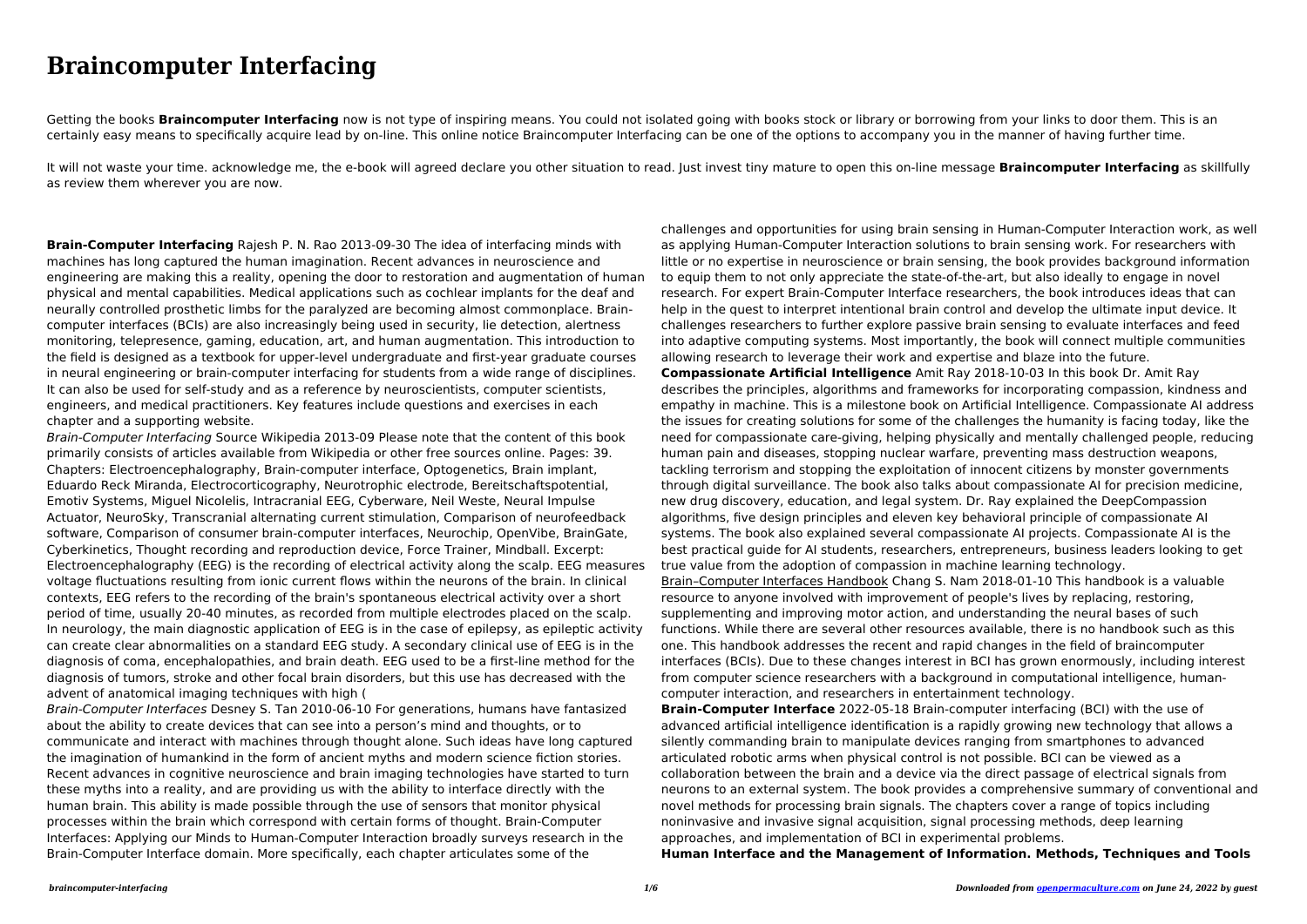**in Information Design** Michael J. Smith 2007-08-24 This is the first of a two-volume set that constitutes the refereed proceedings of the Symposium on Human Interface 2007, held in Beijing, China in July 2007. It covers design and evaluation methods and techniques, visualizing information, retrieval, searching, browsing and navigation, development methods and techniques, as well as advanced interaction technologies and techniques.

Brain-Computer Interface Systems Reza Fazel-Rezai 2013-06-05 Brain-Computer Interface (BCI) systems allow communication based on a direct electronic interface which conveys messages and commands directly from the human brain to a computer. In the recent years, attention to this new area of research and the number of publications discussing different paradigms, methods, signal processing algorithms, and applications have been increased dramatically. The objective of this book is to discuss recent progress and future prospects of BCI systems. The topics discussed in this book are: important issues concerning end-users; approaches to interconnect a BCI system with one or more applications; several advanced signal processing methods (i.e., adaptive network fuzzy inference systems, Bayesian sequential learning, fractal features and neural networks, autoregressive models of wavelet bases, hidden Markov models, equivalent current dipole source localization, and independent component analysis); review of hybrid and wireless techniques used in BCI systems; and applications of BCI systems in epilepsy treatment and emotion detections.

Neuroprosthetics and Brain-Computer Interfaces in Spinal Cord Injury Gernot Müller-Putz 2021-04-26 This book provides a comprehensive overview of the current state of the art of practical applications of neuroprosthesis based on functional electrical stimulation for restoration of motor functions lost by spinal cord injury and discusses the use of brain-computer interfaces for their control. The book covers numerous topics starting with basics about spinal cord injury, electrical stimulation, electrical brain signals and brain-computer interfaces. It continues with an overview of neuroprosthetic solutions for different purposes and non-invasive and invasive braincomputer interface implementations and presents clinical use cases and practical applications of BCIs. Finally, the authors give an outlook on cutting edge research with a high potential for clinical translation in the near future. All authors committed themselves to use easy-to-understand language and to avoid very specific information, focusing instead on the essential aspects. This makes this book an ideal choice not only for researchers and clinicians at all stages of their education interested in the topic of brain-computer interface-controlled neuroprostheses, but also for end users and their caregivers who want to inform themselves about the current technological possibilities to improve paralyzed motor functions.

**Smart Wheelchairs and Brain-computer Interfaces** Pablo Diez 2018-05-29 Smart Wheelchairs and Brain-Computer Interfaces: Mobile Assistive Technologies combines the fields of neuroscience, rehabilitation and robotics via contributions from experts in their field to help readers develop new mobile assistive technologies. It provides information on robotics, control algorithm design for mobile robotics systems, ultrasonic and laser sensors for measurement and trajectory planning, and is ideal for researchers in BCI. A full view of this new field is presented, giving readers the current research in the field of smart wheelchairs, potential control mechanisms and human interfaces that covers mobility, particularly powered mobility, smart wheelchairs, particularly sensors, control mechanisms, and human interfaces. Presents the first book that combines BCI and mobile robotics Focuses on fundamentals and developments in assistive robotic devices which are commanded by alternative ways, such as the brain Provides an overview of the technologies that are already available to support research and the development of new products

**Brain Art** Anton Nijholt 2019-05-25 This is the first book on brain-computer interfaces (BCI) that aims to explain how these BCI interfaces can be used for artistic goals. Devices that measure changes in brain activity in various regions of our brain are available and they make it possible to investigate how brain activity is related to experiencing and creating art. Brain activity can also be monitored in order to find out about the affective state of a performer or bystander and use

this knowledge to create or adapt an interactive multi-sensorial (audio, visual, tactile) piece of art. Making use of the measured affective state is just one of the possible ways to use BCI for artistic expression. We can also stimulate brain activity. It can be evoked externally by exposing our brain to external events, whether they are visual, auditory, or tactile. Knowing about the stimuli and the effect on the brain makes it possible to translate such external stimuli to decisions and commands that help to design, implement, or adapt an artistic performance, or interactive installation. Stimulating brain activity can also be done internally. Brain activity can be voluntarily manipulated and changes can be translated into computer commands to realize an artistic vision. The chapters in this book have been written by researchers in human-computer interaction, braincomputer interaction, neuroscience, psychology and social sciences, often in cooperation with artists using BCI in their work. It is the perfect book for those seeking to learn about braincomputer interfaces used for artistic applications. Introduction to Neural Engineering for Motor Rehabilitation Dario Farina 2013-05-21 Neural engineering is a discipline that uses engineering techniques to understand, repair, replace, enhance, or treat diseases of neural systems. Currently, no book other than this one covers this broad range of topics within motor rehabilitation technology. With a focus on cutting edge technology, it describes state-of-the-art methods within this field, from brain-computer interfaces to spinal and cortical plasticity. Touching on electrode design, signal processing, the neurophysiology of movement, robotics, and much more, this innovative volume collects the latest information for a wide range of readers working in biomedical engineering. Brain-Computer Interface Research Christoph Guger 2021-04-01 The Annual BCI Research Awards are international prizes that recognize the top new projects in brain–computer interface (BCI) research. This book contains concise descriptions of projects nominated for the 2019 BCI Research Award and interviews with nominees. Each article is authored by the researchers who developed the project, and articles have been updated with new progress achieved since their nomination. These chapters are complemented by an introduction by the editors together with a concluding chapter that reviews the annual Awards Ceremony, announces the winners, and ends with a brief discussion. One of the prominent trends in recent years has been the development of BCIs for new patient groups. Many chapters in this book present emerging and novel research directions likely to become more prevalent in the near future. This year's book includes chapters based on interviews with BCI experts who were nominated for an award, including this year's first, second, and third place winners. These interview chapters are generally less technical than project descriptions, and provide individual perspectives from people actively working on new methods and systems.

**Brain-Computer Interfaces** Aboul Ella Hassanien 2014-11-01 The success of a BCI system depends as much on the system itself as on the user's ability to produce distinctive EEG activity. BCI systems can be divided into two groups according to the placement of the electrodes used to detect and measure neurons firing in the brain. These groups are: invasive systems, electrodes are inserted directly into the cortex are used for single cell or multi unit recording, and electrocorticography (EcoG), electrodes are placed on the surface of the cortex (or dura); noninvasive systems, they are placed on the scalp and use electroencephalography (EEG) or magnetoencephalography (MEG) to detect neuron activity. The book is basically divided into three parts. The first part of the book covers the basic concepts and overviews of Brain Computer Interface. The second part describes new theoretical developments of BCI systems. The third part covers views on real applications of BCI systems.

**Brain-Computer Interface Technologies** Claude Clément 2019-10-08 This book is about the field of brain-computer interfaces (BCI) and the unique and special environment of active implants that electrically interface with the brain, spinal cord, peripheral nerves, and organs. At the heart of the book is the matter of repairing and rehabilitating patients suffering from severe neurologic impairments, from paralysis to movement disorders and epilepsy, that often requires an invasive solution based on an implanted device. Past achievements, current work, and future perspectives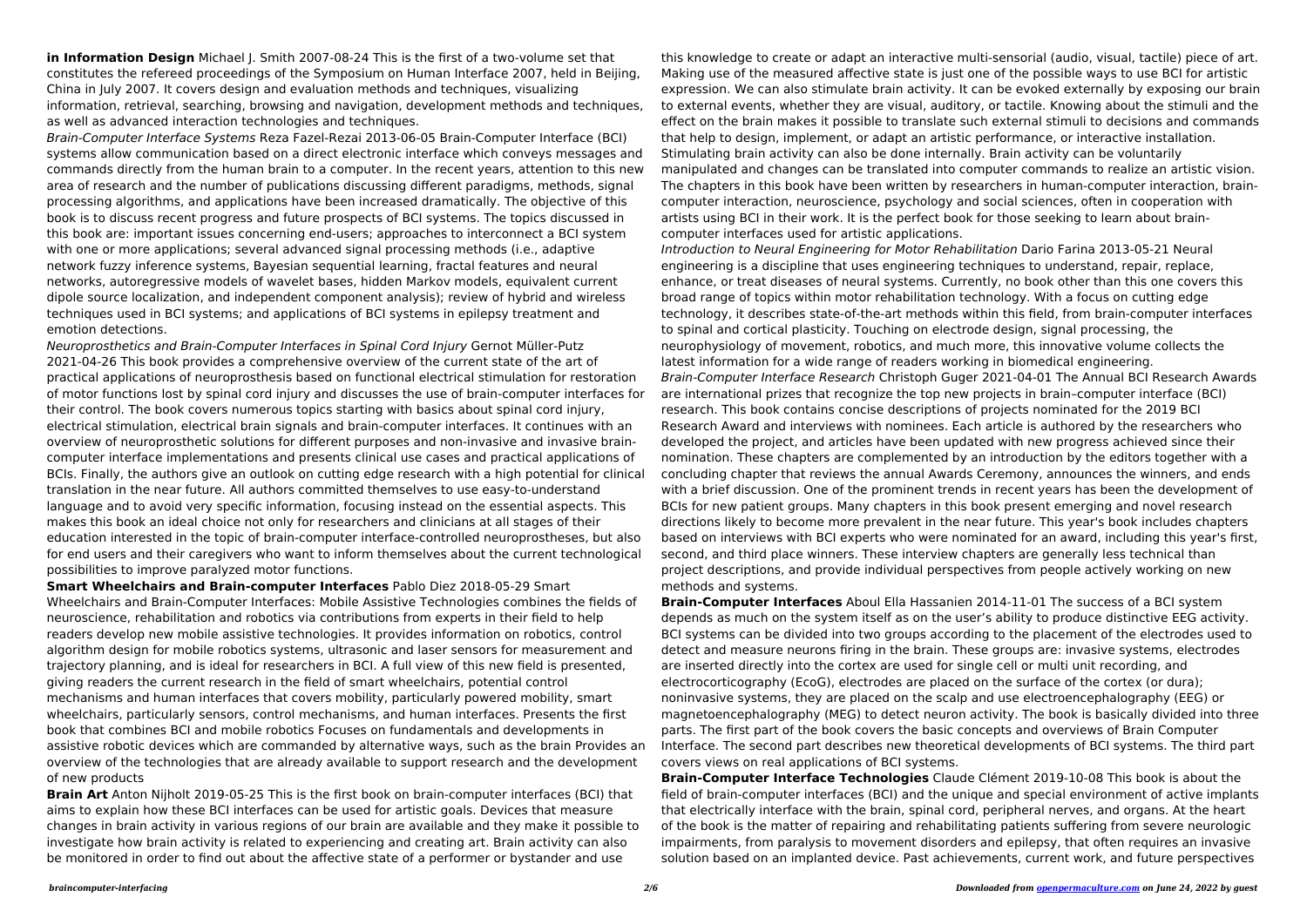of BCI and other interactions between medical devices and the human nervous system are described in detail from a pragmatic point of view. Reviews the Active Implantable Medical Devices (AIMDs) industry and how it is moving from cardiac to neuro applications Clear, easy to read, presentation of the field of neuro-technologies for human benefit Provides easy to understand explanations about the technical limitations, the physics of implants in the human body, and realistic long terms perspectives

**Brain-Computer Interfaces for Human Augmentation** Riccardo Poli 2019-11-28 The field of Brain–Computer Interfaces (BCIs) has grown rapidly in the last few decades, allowing the development of faster and more reliable assistive technologies based on direct links between the brain and an external device. Novel applications of BCIs have also been proposed, especially in the area of human augmentation, i.e., enabling people to go beyond human limitations in sensory, cognitive and motor tasks. Brain-imaging techniques, such as electroencephalography, have been used to extract neural correlates of various brain processes and transform them, via machine learning, into commands for external devices. Brain stimulation technology has allowed to trigger the activation of specific brain areas to enhance the cognitive processes associated to the task at hand, hence improving performance. BCIs have therefore extended their scope from assistive technologies for people with disabilities to neuro-tools for human enhancement. This Special Issue aims at showing the recent advances in BCIs for human augmentation, highlighting new results on both traditional and novel applications. These include, but are not limited to, control of external devices, communication, cognitive enhancement, decision making and entertainment. **Brain-Computer Interfacing** Rajesh P. N. Rao 2013-09-30 The idea of interfacing minds with machines has long captured the human imagination. Recent advances in neuroscience and engineering are making this a reality, opening the door to restoration and augmentation of human

physical and mental capabilities. Medical applications such as cochlear implants for the deaf and neurally controlled prosthetic limbs for the paralyzed are becoming almost commonplace. Braincomputer interfaces (BCIs) are also increasingly being used in security, lie detection, alertness monitoring, telepresence, gaming, education, art, and human augmentation. This introduction to the field is designed as a textbook for upper-level undergraduate and first-year graduate courses in neural engineering or brain-computer interfacing for students from a wide range of disciplines. It can also be used for self-study and as a reference by neuroscientists, computer scientists, engineers, and medical practitioners. Key features include questions and exercises in each chapter and a supporting website.

Brain-Computer Interfacing for Assistive Robotics Vaibhav Gandhi 2014-09-24 Brain-computer interface (BCI) technology provides a means of communication that allows individuals with severely impaired movement to communicate with assistive devices using the electroencephalogram (EEG) or other brain signals. The practicality of a BCI has been possible due to advances in multi-disciplinary areas of research related to cognitive neuroscience, brainimaging techniques and human-computer interfaces. However, two major challenges remain in making BCI for assistive robotics practical for day-to-day use: the inherent lower bandwidth of BCI, and how to best handle the unknown embedded noise within the raw EEG. Brain-Computer Interfacing for Assistive Robotics is a result of research focusing on these important aspects of BCI for real-time assistive robotic application. It details the fundamental issues related to nonstationary EEG signal processing (filtering) and the need of an alternative approach for the same. Additionally, the book also discusses techniques for overcoming lower bandwidth of BCIs by designing novel use-centric graphical user interfaces. A detailed investigation into both these approaches is discussed. An innovative reference on the brain-computer interface (BCI) and its utility in computational neuroscience and assistive robotics Written for mature and early stage researchers, postgraduate and doctoral students, and computational neuroscientists, this book is a novel guide to the fundamentals of quantum mechanics for BCI Full-colour text that focuses on brain-computer interfacing for real-time assistive robotic application and details the fundamental issues related with signal processing and the need for alternative approaches A detailed

introduction as well as an in-depth analysis of challenges and issues in developing practical braincomputer interfaces.

**Brain-Computer Interfaces: Lab Experiments to Real-World Applications** 2016-08-27 Brain-Computer Interfaces: Lab Experiments to Real-World Applications, the latest volume in the Progress in Brain Research series, focuses on new trends and developments. This established international series examines major areas of basic and clinical research within the neurosciences, as well as popular and emerging subfields. Explores new trends and developments in brain research Enhances the literature of neuroscience by further expanding this established, ongoing international series Examines major areas of basic and clinical research within the field **Advanced Topics in Brain-Computer Interfacing** Landon Vaden 2015-12-24 Research on brain-computer interfacing began in the 1970s at the University of California, Los Angeles under a grant from the National Science Foundation, followed by a contract from DARPA. The papers published after this research also mark the first appearance of the expression brain-computer

interface in scientific literature.

A Practical Guide to Brain–Computer Interfacing with BCI2000 Gerwin Schalk 2010-04-03 What Is BCI2000? BCI2000 is a general-purpose software platform for brain–computer interface (BCI) research. It can also be used for a wide variety of data acquisition, stimulus p- sentation, and brain monitoring applications. BCI2000 has been in development since 2000 in a project led by the Brain–Computer Interface R&D Program at the Wadsworth Center of the New York State Department of Health in Albany, New York, USA, with substantial contributions by the Institute of Medical Psychology and Behavioral Neurobiology at the University of Tübingen, Germany. In addition, many laboratories around the world, most notably the BrainLab at Georgia State University in Atlanta, Georgia, and Fondazione Santa Lucia in Rome, Italy, have also played an important role in the project's development. Mission The mission of the BCI2000 project is to facilitate research and the development of applications in all areas that depend on real-time acquisition, processing, and feedback of biosignals. Vision Our vision is that BCI2000 will become a widely used software tool for diverse areas of research and development. Neural Engineering Bin He 2013-01-09 Neural Engineering, 2nd Edition, contains reviews and discussions of contemporary and relevant topics by leading investigators in the field. It is intended to serve as a textbook at the graduate and advanced undergraduate level in a bioengineering curriculum. This principles and applications approach to neural engineering is essential reading for all academics, biomedical engineers, neuroscientists, neurophysiologists, and industry professionals wishing to take advantage of the latest and greatest in this emerging field. **Towards Practical Brain-Computer Interfaces** Brendan Z. Allison 2012-08-21 Brain-computer interfaces (BCIs) are devices that enable people to communicate via thought alone. Brain signals can be directly translated into messages or commands. Until recently, these devices were used primarily to help people who could not move. However, BCIs are now becoming practical tools for a wide variety of people, in many different situations. What will BCIs in the future be like? Who will use them, and why? This book, written by many of the top BCI researchers and developers, reviews the latest progress in the different components of BCIs. Chapters also discuss practical issues in an emerging BCI enabled community. The book is intended both for professionals and for interested laypeople who are not experts in BCI research. **Signal Processing and Machine Learning for Brain-Machine Interfaces** Toshihisa Tanaka 2018-09 This book introduces signal processing and machine learning techniques for Brain Machine Interfacing/Brain Computer Interfacing (BMI/BCI), and their practical and future applications in neuroscience, medicine, and rehabilitation. This is an emerging and challenging technology in engineering, computing, machine learning, neuroscience and medicine, and so the book will interest researchers, engineers, professionals and specialists from all of these areas who need to know more about cutting edge technologies in the fields. **Brain-Computer Interface Research** Christoph Guger 2021-08-28 The Annual BCI Research Awards are international prizes that recognize the top new projects in brain–computer interface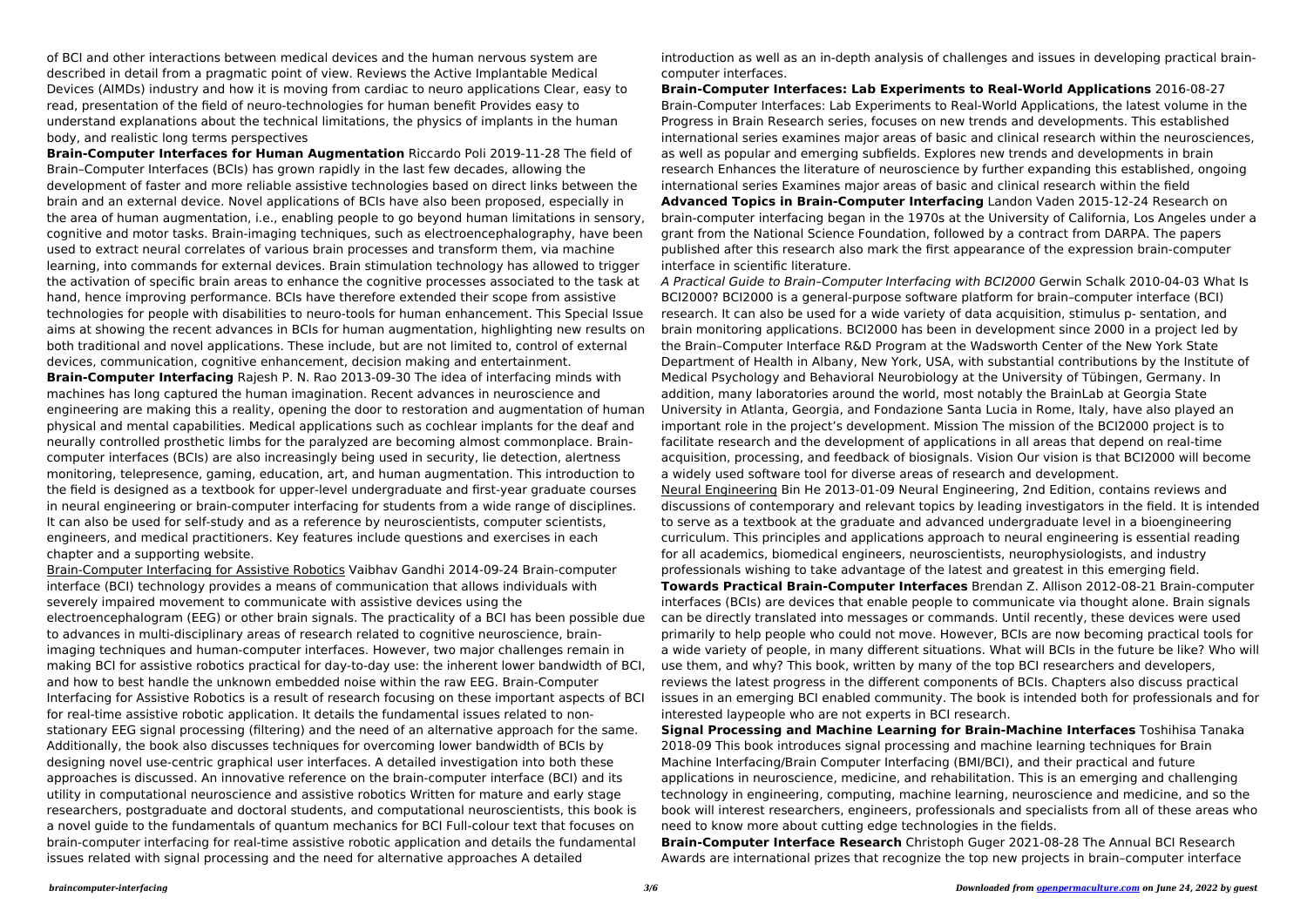(BCI) research. This book contains concise descriptions of projects nominated for the 2020 BCI Research Award and interviews with nominees. Each article is authored by the researchers who developed the project, and articles have been updated with new progress achieved since their nomination. These chapters are complemented by an introduction by the editors together with a concluding chapter that reviews the annual Awards Ceremony, announces the winners, and ends with a brief discussion. One of the prominent trends in recent years has been the development of BCIs for restoring limb use and for aiding optical and auditory sensory perception. Many chapters in this book present emerging and novel research directions likely to become more prevalent in the near future. This year's book includes chapters based on interviews with BCI experts who were nominated for an award, including this year's first, second, and third place winners. These interview chapters are generally less technical than project descriptions, and provide individual perspectives from people actively working on new methods and systems.

Brain-Computer Interfaces 1 Maureen Clerc 2016-07-14 Brain–computer interfaces (BCI) are devices which measure brain activity and translate it into messages or commands, thereby opening up many investigation and application possibilities. This book provides keys for understanding and designing these multi-disciplinary interfaces, which require many fields of expertise such as neuroscience, statistics, informatics and psychology. This first volume, Methods and Perspectives, presents all the basic knowledge underlying the working principles of BCI. It opens with the anatomical and physiological organization of the brain, followed by the brain activity involved in BCI, and following with information extraction, which involves signal processing and machine learning methods. BCI usage is then described, from the angle of human learning and human-machine interfaces. The basic notions developed in this reference book are intended to be accessible to all readers interested in BCI, whatever their background. More advanced material is also offered, for readers who want to expand their knowledge in disciplinary fields underlying BCI. This first volume will be followed by a second volume, entitled Technology and Applications

Recent Advances in Brain-Computer Interface Systems Reza Fazel-Rezai 2011-02-04 Brain Computer Interface (BCI) technology provides a direct electronic interface and can convey messages and commands directly from the human brain to a computer. BCI technology involves monitoring conscious brain electrical activity via electroencephalogram (EEG) signals and detecting characteristics of EEG patterns via digital signal processing algorithms that the user generates to communicate. It has the potential to enable the physically disabled to perform many activities, thus improving their quality of life and productivity, allowing them more independence and reducing social costs. The challenge with BCI, however, is to extract the relevant patterns from the EEG signals produced by the brain each second. Recently, there has been a great progress in the development of novel paradigms for EEG signal recording, advanced methods for processing them, new applications for BCI systems and complete software and hardware packages used for BCI applications. In this book a few recent advances in these areas are discussed.

Cerebral Palsy Emira Švraka 2014-03-19 Writing a comprehensive scientific book about the cerebral palsy is a great challenge. Many different interventions are available for persons with CP. Increasingly, it is recognized that intervention needs to be evidence-based and family-centered. Related therapies can offer improvement in some cases but do not offer a cure. Lifelong re/habilitation (habilitation and rehabilitation) in person with cerebral palsy is the first part of this book which has four chapters about management in children and adults with cerebral palsy through the life span, providing support and services. Three chapters of the second part are exploring the new therapy options which could improve the family quality of life. Third part has two chapters about complementary therapies with new possibilities for the future.

**Brain-Computer-Interfaces in their ethical, social and cultural contexts** Gerd Grübler 2014-06-30 This volume summarizes the ethical, social and cultural contexts of interfacing brains and computers. It is intended for the interdisciplinary community of BCI stakeholders. Insofar,

engineers, neuroscientists, psychologists, physicians, care-givers and also users and their relatives are concerned. For about the last twenty years brain-computer-interfaces (BCIs) have been investigated with increasing intensity and have in principle shown their potential to be useful tools in diagnostics, rehabilitation and assistive technology. The central promise of BCI technology is enabling severely impaired people in mobility, grasping, communication, and entertainment. Successful applications are for instance communication devices enabling locked-in patients in staying in contact with their environment, or prostheses enabling paralysed people in reaching and grasping. In addition to this, it serves as an introduction to the whole field of BCI for any interested reader.

Brain-Computer Interfaces Jonathan Wolpaw 2012-01-24 A recognizable surge in the field of Brain Computer Interface (BCI) research and development has emerged in the past two decades. This book is intended to provide an introduction to and summary of essentially all major aspects of BCI research and development. Its goal is to be a comprehensive, balanced, and coordinated presentation of the field's key principles, current practice, and future prospects. Guide to Brain-Computer Music Interfacing Eduardo Reck Miranda 2014-10-03 This book presents a world-class collection of Brain-Computer Music Interfacing (BCMI) tools. The text focuses on how these tools enable the extraction of meaningful control information from brain signals, and discusses how to design effective generative music techniques that respond to this information. Features: reviews important techniques for hands-free interaction with computers, including event-related potentials with P300 waves; explores questions of semiotic brain-computer interfacing (BCI), and the use of machine learning to dig into relationships among music and emotions; offers tutorials on signal extraction, brain electric fields, passive BCI, and applications for genetic algorithms, along with historical surveys; describes how BCMI research advocates the importance of better scientific understanding of the brain for its potential impact on musical creativity; presents broad coverage of this emerging, interdisciplinary area, from hard-core EEG analysis to practical musical applications.

Brain-Computer Interfaces 2020-03-10 Brain-Computer Interfacing, Volume 168, not only gives readers a clear understanding of what BCI science is currently offering, but also describes future expectations for restoring lost brain function in patients. In-depth technological chapters are aimed at those interested in BCI technologies and the nature of brain signals, while more comprehensive summaries are provided in the more applied chapters. Readers will be able to grasp BCI concepts, understand what needs the technologies can meet, and provide an informed opinion on BCI science. Explores how many different causes of disability have similar functional consequences (loss of mobility, communication etc.) Addresses how BCI can be of use Presents a multidisciplinary review of BCI technologies and the opportunities they provide for people in need of a new kind of prosthetic Offers a comprehensive, multidisciplinary review of BCI for researchers in neuroscience and traumatic brain injury that is also ideal for clinicians in neurology and neurosurgery

**Brain-Computer Interfacing** Source Wikipedia 2013-09 Please note that the content of this book primarily consists of articles available from Wikipedia or other free sources online. Pages: 50. Chapters: Annual BCI Research Award, Bereitschaftspotential, BrainGate, Brain implant, Braincomputer interface, Comparison of consumer brain-computer interfaces, Comparison of neurofeedback software, Cyberkinetics, Cyberware, Eduardo Reck Miranda, Electrocorticography, Electroencephalography, Emotiv Systems, Force Trainer, Imagined speech, Intendix, Miguel Nicolelis, Mindball, Neural Impulse Actuator, Neurochip, NeuroSky, Neurotrophic electrode, OpenVibe, Optogenetics, Thought recording and reproduction device, Transcranial alternating current stimulation. Excerpt: Electroencephalography (EEG) is the recording of electrical activity along the scalp. EEG measures voltage fluctuations resulting from ionic current flows within the neurons of the brain. In clinical contexts, EEG refers to the recording of the brain's spontaneous electrical activity over a short period of time, usually 20-40 minutes, as recorded from multiple electrodes placed on the scalp. Diagnostic applications generally focus on the spectral content of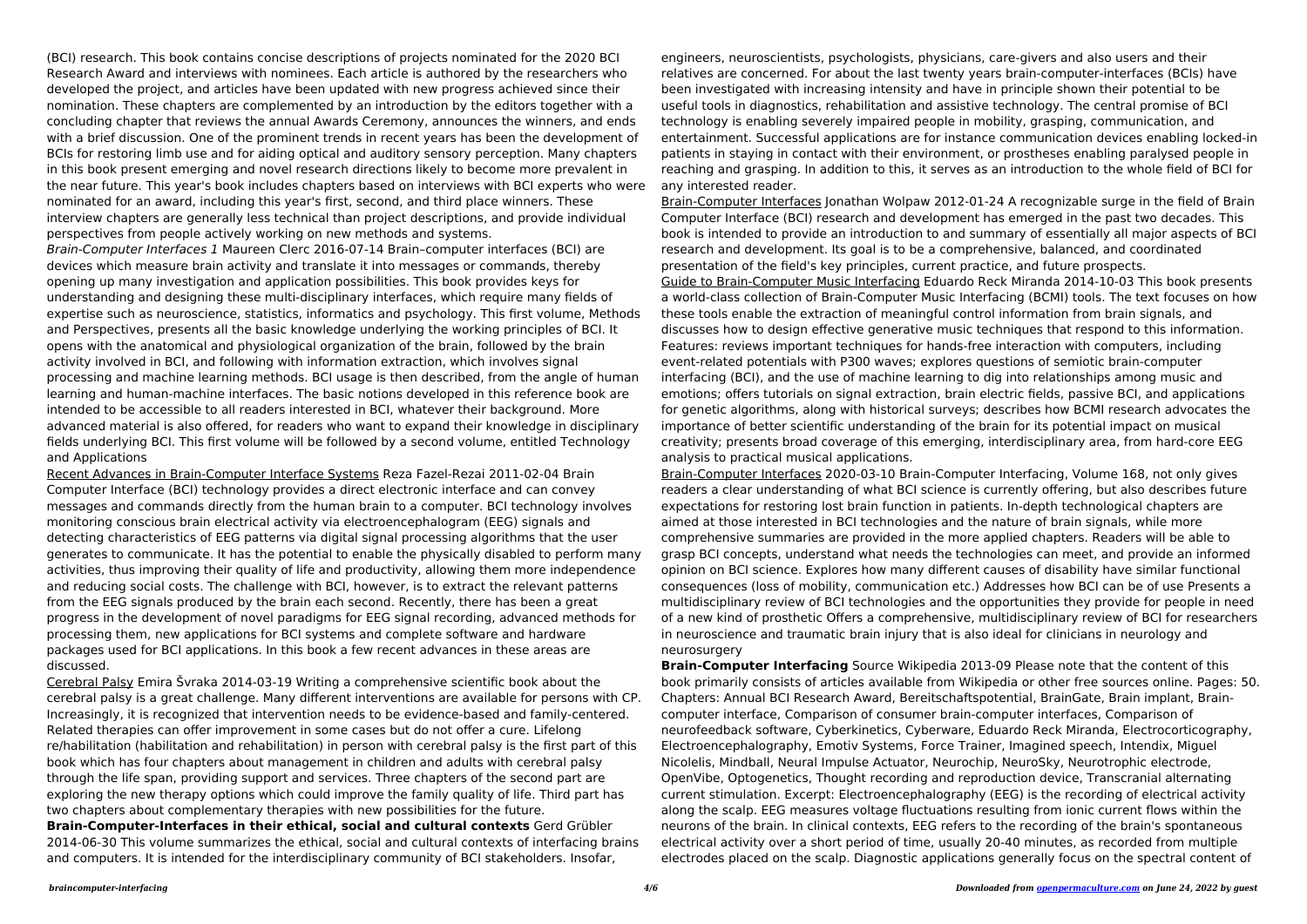EEG, that is, the type of neural oscillations that can be observed in EEG signals. In neurology, the main diagnostic application of EEG is in the case of epilepsy, as epileptic activity can create clear abnormalities on a standard EEG study. A secondary clinical use of EEG is in the diagnosis of coma, encephalopathies, and brain death. A third clinical use of EEG is for studies of sleep and sleep disorders where recordings are typically done for one full night, sometimes more. EEG used to be a first-line method for the diagnosis of tumors, stroke and other focal brain disorders, but this use has decreased with the advent of anatomical imaging techniques with high ( Artificial Intelligence-Based Brain-Computer Interface Varun Bajaj 2022-02-08 Artificial Intelligence-Based Brain Computer Interface provides concepts of AI for modelling of non-invasive modalities of medical signals such as EEG, MRI, and FMRI. These modalities and their AI-based analysis are employed in BCI and related applications. This can help to improve the healthcare system through detection, identification, predication, analysis and classification of disease, management of chronic conditions, and delivery of health services. Artificial Intelligence-Based Brain Computer Interface emphasizes the real challenges in non-invasive input due to the complex nature of the human brain and for a variety of applications for analysis, classification and identification of different mental states. Each chapter starts with a description of a non-invasive input example and the need and motivation of the associated AI methods, along with discussions to connect the technology through BCI. Major topics include different AI methods/techniques such as Deep Neural Networks and Machine Learning algorithms for different non-invasive modalities such as EEG, MRI, FMRI for improving the diagnosis and prognosis of numerous disorders of the nervous system, cardiovascular system, musculoskeletal system, respiratory system and various organs of the body. The book also covers applications of AI in management of chronic condition, databases and delivery of health services. Various brain image modalities are analyzed and capabilities of the human brain will be exploited in BCI applications and case studies. The book presents AI methods for solving real-world problems and challenges in BCI and healthcare systems with the help of appropriate case studies and research results. Provides readers with an understanding of the key applications of Artificial Intelligence to Brain-Computer Interface for acquisition and modelling of non-invasive biomedical signal and image modalities for various conditions and disorders Integrates recent advancements of Artificial Intelligence to the evaluation of large amounts of clinical data for early detection of disorders such as Epilepsy, Alcoholism, Sleep Apnea, motor-imagery tasks classification, and others Provides readers with illustrative examples of how Artificial Intelligence can be applied to Brain-Computer Interface, including a wide range of case studies in predicting and classification of neurological disorders **Brain-Computer Interfaces** Bernhard Graimann 2010-10-29 A brain-computer interface (BCI) establishes a direct output channel between the human brain and external devices. BCIs infer user intent via direct measures of brain activity and thus enable communication and control without movement. This book, authored by experts in the field, provides an accessible introduction to the neurophysiological and signal-processing background required for BCI, presents state-of-the-art non-invasive and invasive approaches, gives an overview of current hardware and software solutions, and reviews the most interesting as well as new, emerging BCI applications. The book is intended not only for students and young researchers, but also for newcomers and other readers from diverse backgrounds keen to learn about this vital scientific endeavour.

**Brain–Computer Interfaces Handbook** Chang S. Nam 2018-01-09 Brain–Computer Interfaces Handbook: Technological and Theoretical Advances provides a tutorial and an overview of the rich and multi-faceted world of Brain–Computer Interfaces (BCIs). The authors supply readers with a contemporary presentation of fundamentals, theories, and diverse applications of BCI, creating a valuable resource for anyone involved with the improvement of people's lives by replacing, restoring, improving, supplementing or enhancing natural output from the central nervous system. It is a useful guide for readers interested in understanding how neural bases for cognitive and sensory functions, such as seeing, hearing, and remembering, relate to real-world

technologies. More precisely, this handbook details clinical, therapeutic and human-computer interfaces applications of BCI and various aspects of human cognition and behavior such as perception, affect, and action. It overviews the different methods and techniques used in acquiring and pre-processing brain signals, extracting features, and classifying users' mental states and intentions. Various theories, models, and empirical findings regarding the ways in which the human brain interfaces with external systems and environments using BCI are also explored. The handbook concludes by engaging ethical considerations, open questions, and challenges that continue to face brain–computer interface research. Features an in-depth look at the different methods and techniques used in acquiring and pre-processing brain signals, extracting features, and classifying the user's intention Covers various theories, models, and empirical findings regarding ways in which the human brain can interface with the systems or external environments Presents applications of BCI technology to understand various aspects of human cognition and behavior such as perception, affect, action, and more Includes clinical trials and individual case studies of the experimental therapeutic applications of BCI Provides human factors and human-computer interface concerns in the design, development, and evaluation of BCIs Overall, this handbook provides a synopsis of key technological and theoretical advances that are directly applicable to brain–computer interfacing technologies and can be readily understood and applied by individuals with no formal training in BCI research and development. **Neurobionics** Robert K. Shepherd 2016-08-29 Technological advances have greatly increased the potential for, and practicability of, using medical neurotechnologies to revolutionize how a wide array of neurological and nervous system diseases and dysfunctions are treated. These technologies have the potential to help reduce the impact of symptoms in neurological disorders such as Parkinson's Disease and depression as well as help regain lost function caused by spinal cord damage or nerve damage. Medical Neurobionics is a concise overview of the biological underpinnings of neurotechnologies, the development process for these technologies, and the practical application of these advances in clinical settings. Medical Neurobionics is divided into three sections. The first section focuses specifically on providing a sound foundational understanding of the biological mechanisms that support the development of neurotechnologies. The second section looks at the efforts being carried out to develop new and exciting bioengineering advances. The book then closes with chapters that discuss practical clinical application and explore the ethical questions that surround neurobionics. A timely work that provides readers with a useful introduction to the field, Medical Neurobionics will be an essential book for neuroscientists, neuroengineers, biomedical researchers, and industry personnel. **Toward Brain-computer Interfacing** Guido Dornhege 2007 The latest research in the development of technologies that will allow humans tocommunicate, using brain signals only, with computers, wheelchairs, prostheses, and otherdevices. **Foundations of Augmented Cognition** Dylan D. Schmorrow 2015-07-07 This book constitutes the proceedings of the 9th International Conference on the Foundations of Augmented Cognition, AC 2015, held as part of the 17th International Conference on Human-Computer Interaction, HCII 2015, which took place in Los Angeles, CA, USA, in August 2015. HCII 2015 received a total of 4843 submissions, of which 1462 papers and 246 posters were accepted for publication after a careful reviewing process. These papers address the latest research and development efforts and highlight the human aspects of design and use of computing systems. The papers thoroughly cover the entire field of Human-Computer Interaction, addressing major advances in knowledge and effective use of computers in a variety of application areas. The 78 papers presented in the AC 2015 proceedings address the following major topics: cognitive performance and work load, BCI and operational neuroscience, cognition, perception and emotion measurement, adaptive and tutoring training, applications of augmented cognition. Brain-Computer Interfaces Jonathan Wolpaw 2012-01-24 In the last 15 years, a recognizable surge in the field of Brain Computer Interface (BCI) research and development has emerged. This emergence has sprung from a variety of factors. For one, inexpensive computer hardware and